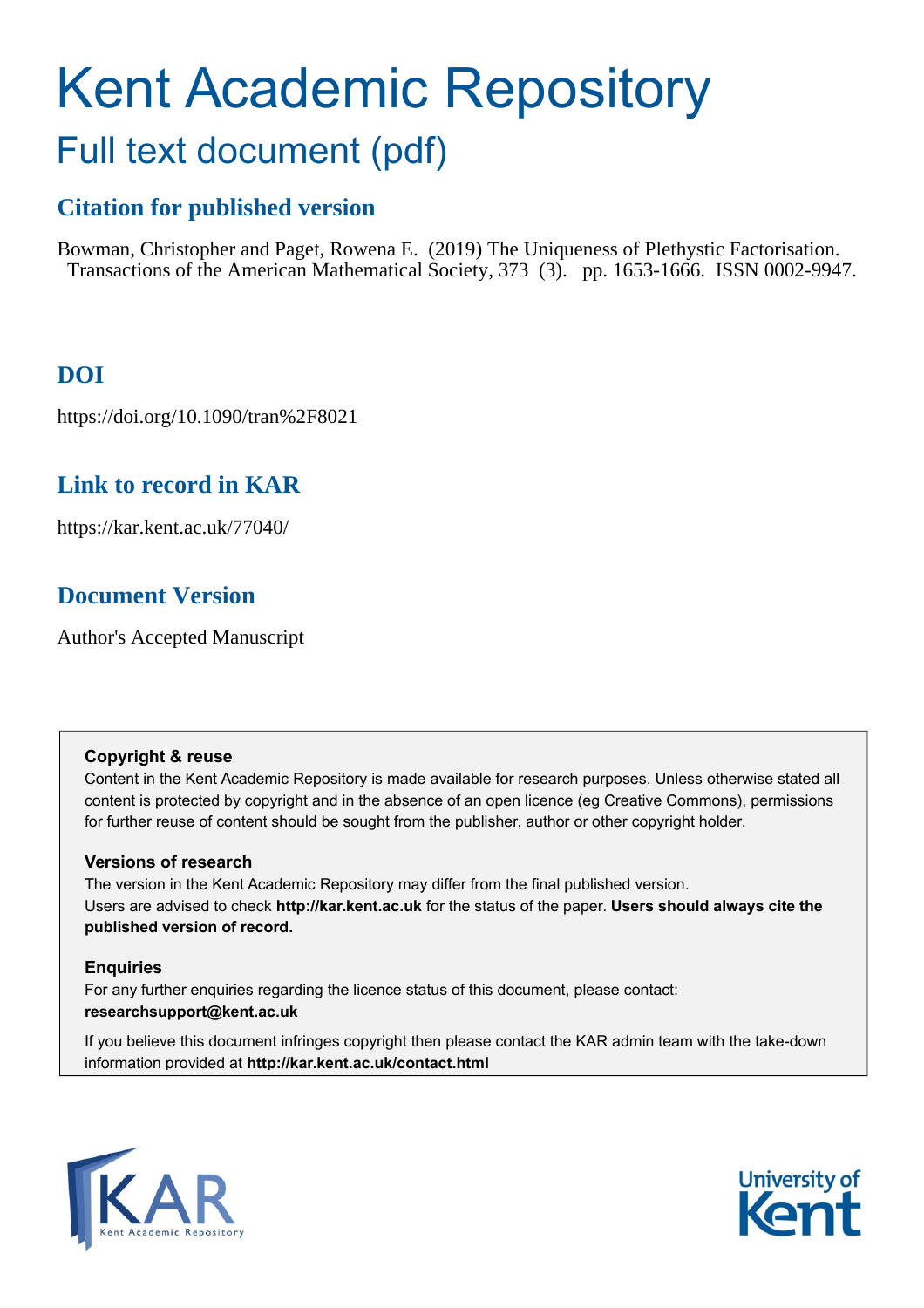## THE UNIQUENESS OF PLETHYSTIC FACTORISATION

#### CHRIS BOWMAN AND ROWENA PAGET

Abstract. We prove that the plethysm product of two Schur functions can be factorised uniquely (modulo some trivial cases) and classify homogeneous and indecomposable plethysm products.

#### **INTRODUCTION**

Let  $s_{\lambda}$  and  $s_{\mu}$  denote the Schur functions labelled by the partitions  $\lambda$  and  $\mu$ . There are three ways of "multiplying" this pair of functions together in order to obtain a new symmetric function; these are the Littlewood–Richardson, Kronecker, and plethysm products. The primary purpose of this paper is to address the most fundamental question one can ask of such a product: "does it factorise uniquely?". For the Littlewood–Richardson product, this question was answered by Rajan [Raj04]. We solve this question for the most difficult and mysterious of these products, the plethysm product (which we denote ∘) as follows.

**Theorem A.** Let  $\mu, \nu, \pi, \rho$  be arbitrary partitions. If  $s_{\nu} \circ s_{\mu} = s_{\rho} \circ s_{\pi}$ then either  $\nu = \rho$  and  $\mu = \pi$ ; or we are in one of five exceptional cases,

| $s_{(2,1^2)} \circ s_{(1)} = s_{(1^2)} \circ s_{(1^2)}$ , | $s_{(3,1)} \circ s_{(1)} = s_{(1^2)} \circ s_{(2)},$        |
|-----------------------------------------------------------|-------------------------------------------------------------|
| $s_{(2,1^2)} \circ s_{(2)} = s_{(1^2)} \circ s_{(3,1)},$  | $s_{(2,1^2)} \circ s_{(1^2)} = s_{(1^2)} \circ s_{(2,1^2)}$ |
| $s_{\nu} \circ s_{(1)} = s_{(1)} \circ s_{\nu}.$          |                                                             |

In general, the decomposition of a plethysm product will have very, very many constituents. We ask: "when is the plethysm product of two Schur functions indecomposable?". We prove that in fact such a product is always decomposable, and even inhomogeneous, except for some obvious exceptions. The analogous result for the Kronecker product was obtained by Bessenrodt and Kleshchev [BK99].

**Theorem B.** Let  $\mu, \nu$  be partitions. The product  $s_{\nu} \circ s_{\mu}$  is decomposable and inhomogeneous except in the following exceptional cases:

 $s_{(1^2)} \circ s_{(1^2)} = s_{(2,1^2)}, \quad s_{(1^2)} \circ s_{(2)} = s_{(3,1)}, \quad s_{\nu} \circ s_{(1)} = s_{\nu} = s_{(1)} \circ s_{\nu}.$ 

2000 Mathematics Subject Classification: 05e05, 20c30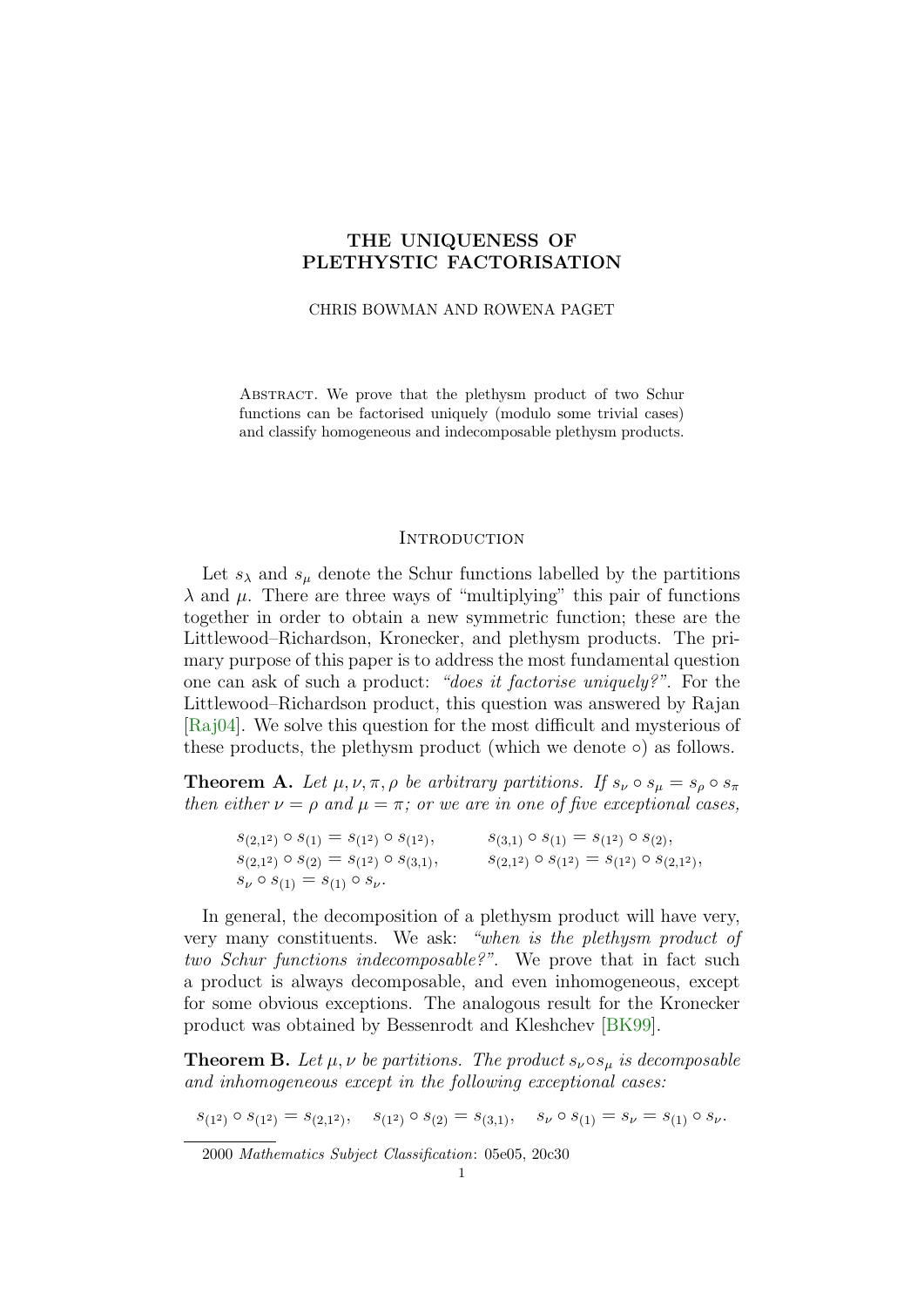#### 2 CHRIS BOWMAN AND ROWENA PAGET

Understanding and decomposing the Kronecker and plethystic products of pairs of Schur functions was identified by Richard Stanley as two of the most important open problems in algebraic combinatorics [Sta00, Problems 9 & 10]. Almost nothing is known about general constituents of plethysm products; however the maximal terms in the dominance ordering are now well-understood [PW]. Our proof of Theorems A and B proceeds by careful analysis of these maximal terms.

Outside of combinatorics, plethysm products arise naturally in the representation theory of symmetric and general linear groups. In quantum information theory, the positivity of constituents in a plethysm product of two Schur functions is equivalent to the existence of quantum states with certain spectra, margins, and occupation numbers [AK08, BCI11]. Decomposing Kronecker and plethystic products of Schur functions is the central plank of Geometric Complexity Theory, an approach that seeks to settle the P versus NP problem [MS01]; this approach was recently shown to require not only knowledge of the positivity but also precise information on the actual multiplicities of the constituents of the products  $s_{\nu} \circ s_{\mu}$  [BIP19].

Acknowledgements. We would like to thank Cedric Lecouvey for bringing to our attention the question of unique factorisability of products of Schur functions and in particular for introducing us to Rajan's result for Littlewood–Richardson products.

## 1. Partitions, symmetric functions and maximal terms in plethysm

We define a **composition**  $\lambda \models n$  to be a finite sequence of non-negative integers  $(\lambda_1, \lambda_2, ...)$  whose sum,  $|\lambda| = \lambda_1 + \lambda_2 + ...$ , equals n. If the sequence  $(\lambda_1, \lambda_2, \ldots)$  is weakly decreasing, we say that  $\lambda$  is a **partition** and write  $\lambda \vdash n$ . Given  $\lambda$  a partition of n, the Young diagram is defined to be the configuration of nodes

$$
[\lambda] = \{ (r, c) \mid 1 \leqslant c \leqslant \lambda_r \}.
$$

We say that a partition is linear if it consists only of one row, or one column. The conjugate partition,  $\lambda^T$ , is the partition obtained by interchanging the rows and columns of  $\lambda$ . The number of non-zero parts of a partition,  $\lambda$ , is called its length,  $\ell(\lambda)$ ; the size of the largest part is called the width,  $w(\lambda)$ ; the sum of all the parts of  $\lambda$  is called its size.

Given two partitions  $\lambda$  and  $\mu$ , we let  $\lambda + \mu$  and  $\lambda \sqcup \mu$  denote the partitions obtained by adding the partition horizontally and vertically respectively. In more detail,

$$
\lambda + \mu = (\lambda_1 + \mu_1, \lambda_2 + \mu_2, \lambda_3 + \mu_3, \dots)
$$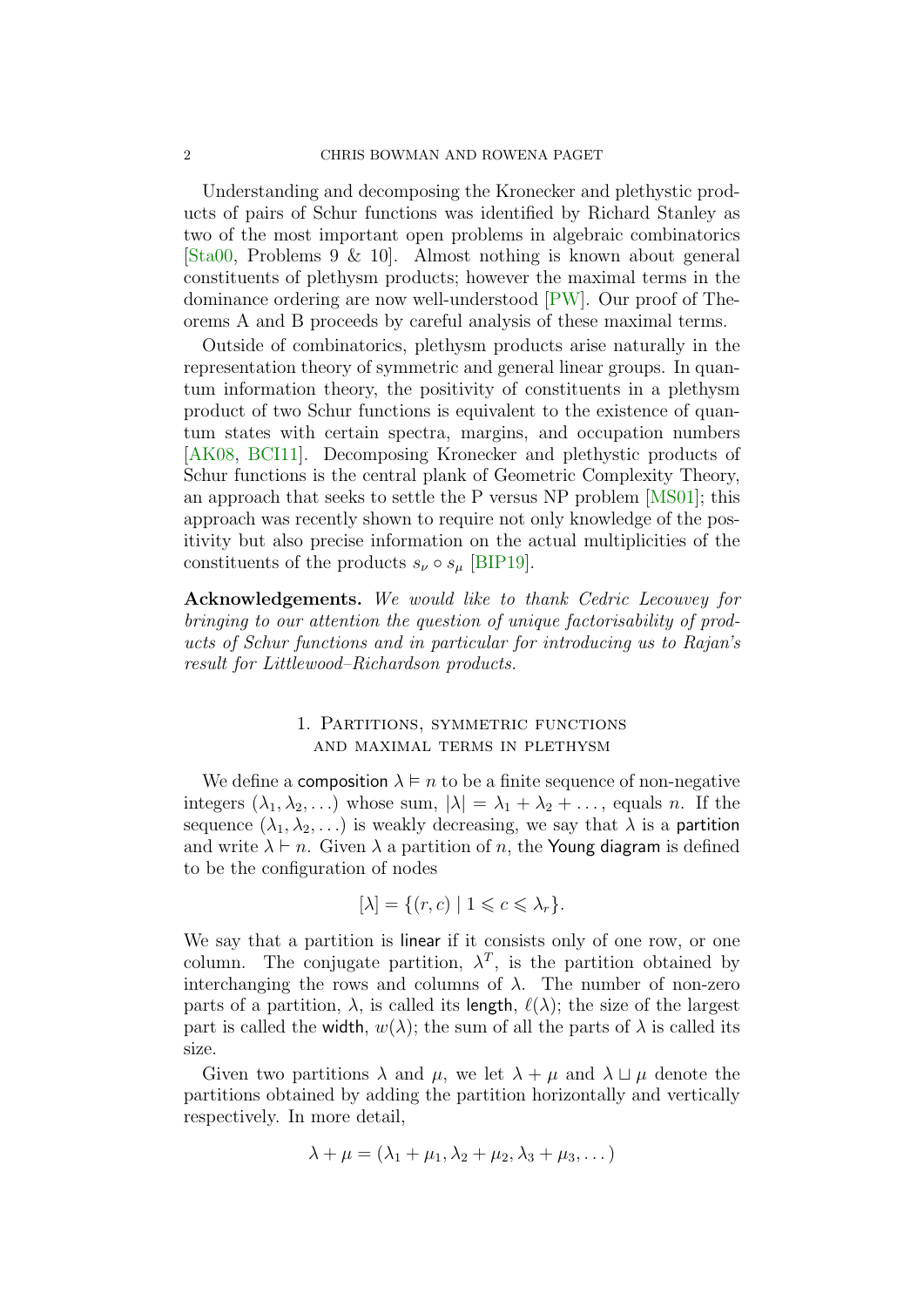and  $\lambda \sqcup \mu$  is the partition whose multiset of parts is the disjoint union of the multisets of parts of  $\lambda$  and  $\mu$ . We have that

$$
\lambda \sqcup \mu = (\lambda^T + \mu^T)^T.
$$

Finally we remark that, in this paper, the partition  $\lambda \sqcup \mu$  is usually equal to

$$
(\lambda_1, \lambda_2, \ldots, \lambda_{\ell(\lambda)}, \mu_1, \mu_2, \ldots, \mu_{\ell(\mu)}).
$$

In other words, we often do not need to reorder the multisets of parts — this is simply because  $\lambda_{\ell(\lambda)} \geq \mu_1$  in most cases.

We now recall the dominance ordering on partitions. Let  $\lambda, \mu$  be partitions. We write  $\lambda \geq \mu$  if

$$
\sum_{1 \leq i \leq k} \lambda_i \geq \sum_{1 \leq i \leq k} \mu_i \text{ for all } k \geq 1.
$$

If  $\lambda \geq \mu$  and  $\lambda \neq \mu$  we write  $\lambda \geq \mu$ . The dominance ordering is a partial ordering on the set of partitions of a given size. This partial order can be refined into a total ordering as follows: we write  $\lambda \succ \mu$  if

$$
\lambda_k > \mu_k
$$
 for some  $k \ge 1$  and  $\lambda_i = \mu_i$  for all  $1 \le i \le k - 1$ .

We refer to  $\succ$  as the lexicographic ordering. We now define the transposelexicographic ordering as follows:

$$
\lambda \succ_T \mu
$$
 if and only if  $\lambda^T \succ \mu^T$ .

We emphasise that this total ordering is not simply the opposite ordering to the lexicographic ordering; minimality with respect to  $\succ$  is not equivalent to maximality with respect to  $\succ_T$ .

Let  $\lambda$  be a partition of n. A Young tableau of shape  $\lambda$  may be defined as a map  $t : [\lambda] \to \mathbb{N}$ . Recall that the tableau t is semistandard if  $t(r, c - 1) \leq t(r, c)$  and  $t(r - 1, c) < t(r, c)$  for all  $(r, c) \in [\lambda]$ . We let  $t_k = |\{(r, c) \in [\lambda] | t(r, c) = k\}|$  for  $k \in \mathbb{N}$ . We refer to the composition  $\alpha = (t_1, t_2, t_3, \dots)$  as the weight of the tableau t. We denote the set of all tableaux of shape  $\lambda$  by  $\text{SStd}_N(\lambda)$ , and the subset of those having weight  $\alpha$  by  $\text{SStd}_{\mathbb{N}}(\lambda, \alpha)$ . The Schur function  $s_{\lambda}$ , for  $\lambda$  a partition of n, may be defined as follows:

$$
s_{\lambda} = \sum_{\alpha \vDash n} |{\rm SStd}_{\mathbb{N}}(\lambda, \alpha)| x^{\alpha} \qquad \text{where} \qquad x^{\alpha} = x_1^{\alpha_1} x_2^{\alpha_2} x_3^{\alpha_3} \dots
$$

The plethysm product of two symmetric functions is defined in [Sta99, Chapter 7, A2.6] or [Mac15, Chapter I.8]. The plethysm product of two Schur functions is again a symmetric function and so can be rewritten as a linear combination of Schur functions:

$$
s_\nu\circ s_\mu=\sum_\alpha p(\nu,\mu,\alpha)s_\alpha
$$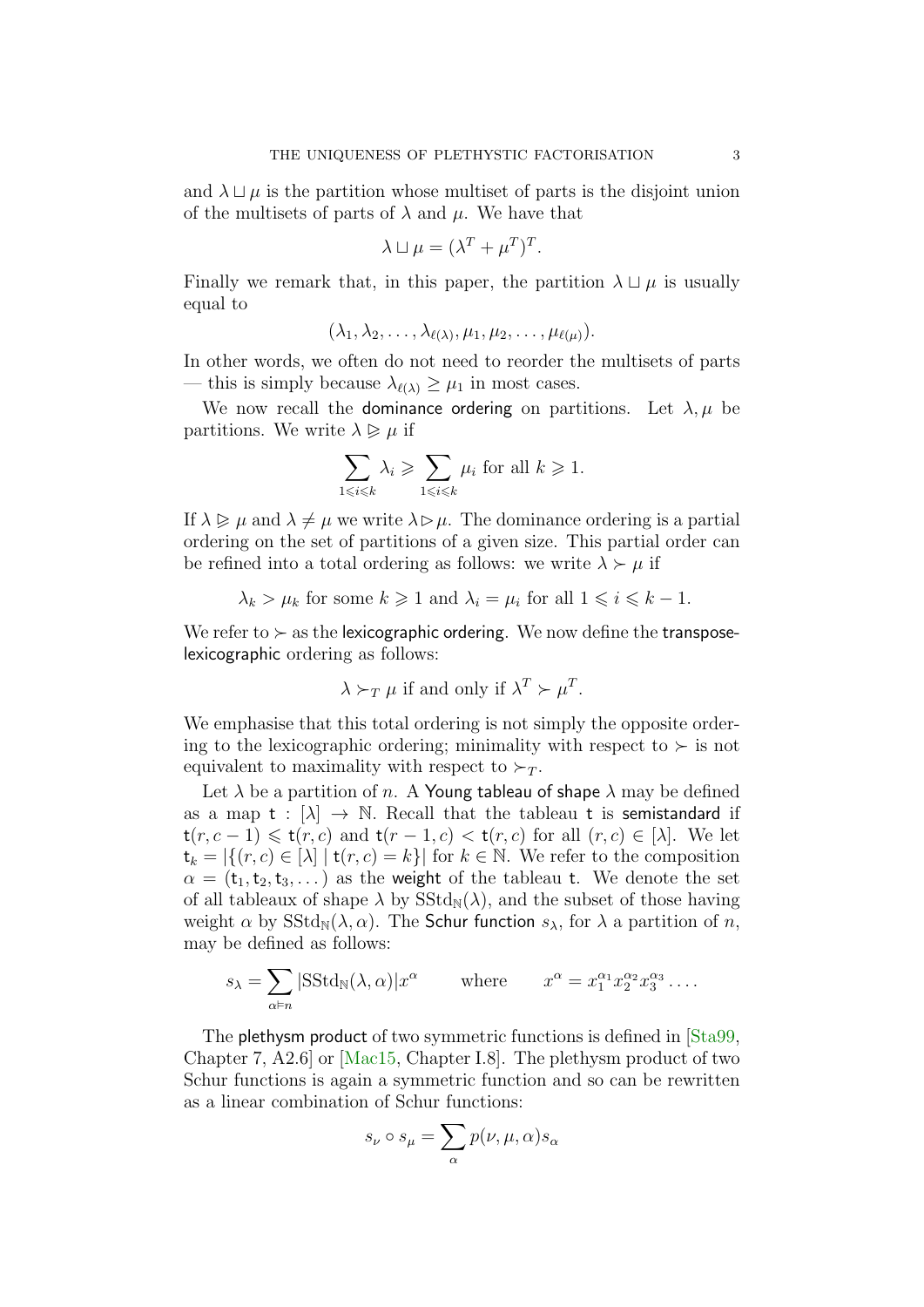such that  $p(\nu, \mu, \alpha) \geq 0$ . We say that the product is homogeneous if there is precisely one partition,  $\alpha$ , such that  $p(\nu, \mu, \alpha) > 0$ ; we say that the product is indecomposable if, in addition,  $p(\nu, \mu, \alpha) = 1$ .

1.1. Uniqueness of representation theoretic products. Let  $\lambda$  be a partition of r into at most d parts. The simple  $GL_d(\mathbb{C})$ -modules are given by  $\nabla^{\lambda}(\mathbb{C}^d)$  where  $\nabla^{\lambda}$  is the associated Schur functor for  $\lambda$ ; through Schur–Weyl duality these correspond to the simple modules  $S(\lambda)$  for the symmetric group  $\mathfrak{S}_r$ . The formal character of the simple  $GL_d(\mathbb{C})$ -module,  $\nabla^{\lambda}(\mathbb{C}^d)$ , is given by the Schur function  $s_{\lambda}$ .

The usual multiplication of two symmetric functions is called the outer/Littlewood product. The outer product of two Schur functions is again a symmetric function and so can be rewritten as a linear combination of Schur functions: for  $\nu \vdash n$  and  $\mu \vdash m$ ,

$$
s_{\nu} \times s_{\mu} = \sum_{\alpha \vdash n+m} c(\nu, \mu, \alpha) s_{\alpha} \tag{1.1}
$$

such that  $c(\nu, \mu, \alpha) \geq 0$ ; these coefficients are known as the Littlewood– Richardson coefficients. The outer product is the formal character of the tensor product of simple modules for the general linear group  $GL_d(\mathbb{C})$ :

$$
\nabla^{\nu}(\mathbb{C}^{d}) \otimes \nabla^{\mu}(\mathbb{C}^{d}) \cong \bigoplus_{\alpha \vdash n+m} c(\nu, \mu, \alpha) \nabla^{\alpha}(\mathbb{C}^{d})
$$
(1.2)

for d suitably large. Through Schur–Weyl duality this corresponds to the module

$$
\mathrm{ind}_{\mathfrak{S}_n \times \mathfrak{S}_m}^{\mathfrak{S}_{n+m}}(\mathsf{S}(\nu) \boxtimes \mathsf{S}(\mu)) \cong \bigoplus_{\alpha \vdash n+m} c(\nu, \mu, \alpha) \mathsf{S}(\alpha) \tag{1.3}
$$

obtained from inducing a simple module,  $S(\nu) \boxtimes S(\mu)$ , from the subgroup  $\mathfrak{S}_n \times \mathfrak{S}_m$  up to  $\mathfrak{S}_{n+m}$ . In [Raj04], it is proven that the symmetric function/tensor product/induced module on the right hand sides of equation  $(1.1)$  to  $(1.3)$  uniquely determines the left hand sides of equation  $(1.1)$  to  $(1.3)$ . On the other hand, the plethystic product

$$
s_{\nu} \circ s_{\mu} = \sum_{\alpha \vdash mn} p(\nu, \mu, \alpha) s_{\alpha} \tag{1.4}
$$

is the formal character of the  $GL_d(\mathbb{C})$ -module

$$
\nabla^{\nu}(\nabla^{\mu}(\mathbb{C}^{d})) \cong \bigoplus_{\alpha \vdash mn} p(\nu, \mu, \alpha) \nabla^{\alpha}(\mathbb{C}^{d})
$$
\n(1.5)

again for d suitably large. Through Schur–Weyl duality this corresponds to the module

$$
\mathrm{ind}^{\mathfrak{S}_{mn}}_{\mathfrak{S}_m \wr \mathfrak{S}_n}(\mathsf{S}(\mu) \oslash \mathsf{S}(\nu)) \cong \bigoplus_{\alpha \vdash mn} p(\nu, \mu, \alpha) \mathsf{S}(\alpha) \tag{1.6}
$$

obtained from inducing a simple module,  $S(\mu) \oslash S(\nu)$  (for notation see [PW]), from the wreath product subgroup  $\mathfrak{S}_m \wr \mathfrak{S}_n$  up to  $\mathfrak{S}_{mn}$ .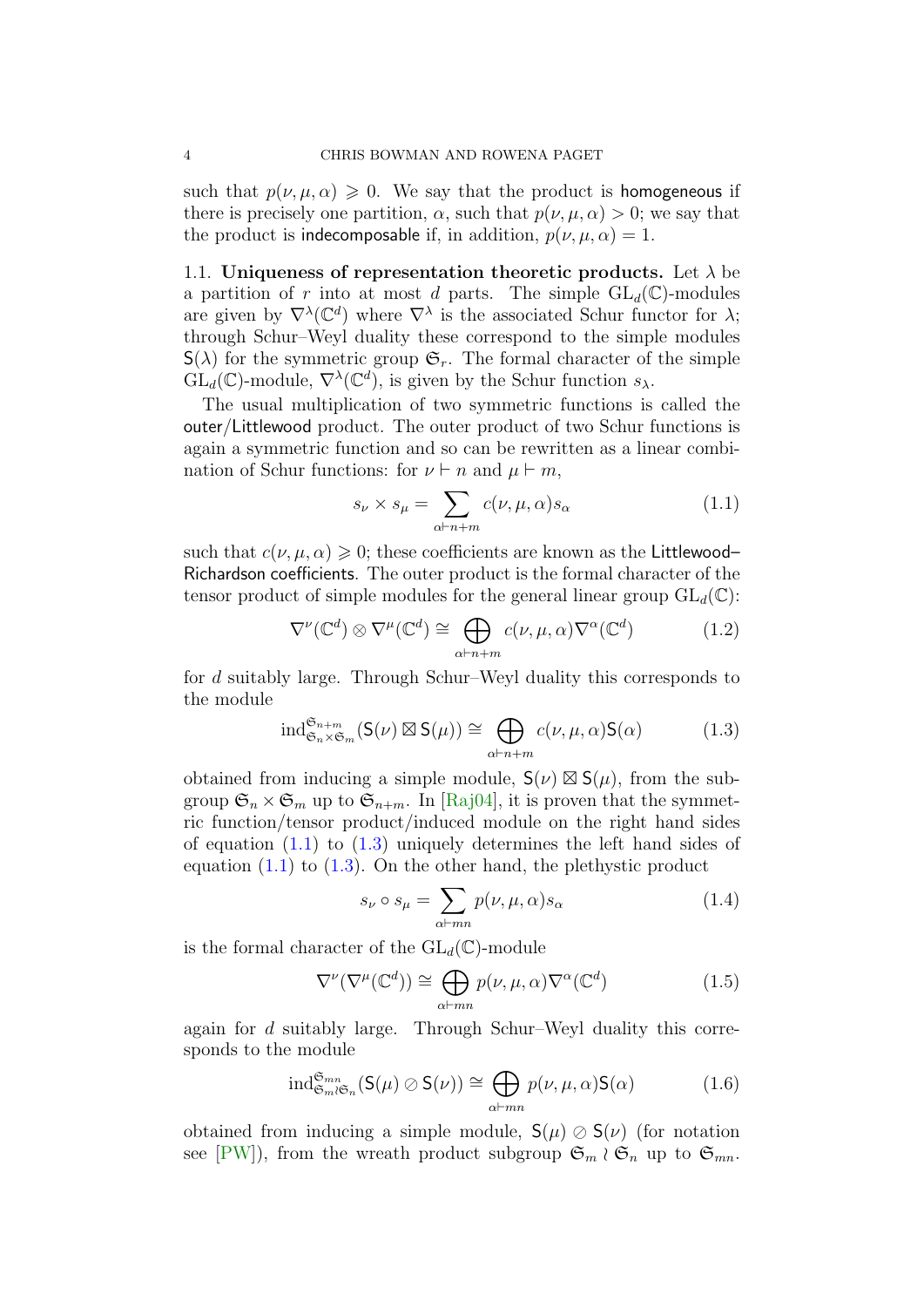Our Theorem A provides the analogous unique factorisation result (to that of Rajan  $[Rai04]$  for equation (1.4) to (1.6) for arbitrary m and n, provided d is sufficiently large in equation  $(1.5)$ . While the Littlewood– Richardson rule (and its generalisations) gives complete information about the outer products in equation  $(1.1)$  to  $(1.3)$ , no such algorithm exists for the plethystic products in equation  $(1.4)$  to  $(1.6)$ . In the absence of such detailed knowledge, it is perhaps surprising that we are able to prove the unique factorisability of plethysm.

Our paper is founded solely on the results of [PW, PW16]. While the techniques of [PW, PW16] rely heavily on the interpretation of plethysm in equation  $(1.5)$ , we will not require any explicit representation theoretic input in our calculations. Therefore for the remainder of the paper, we will only use the (simpler) symmetric functions notation and not make reference to the inherent representation theory behind our proofs.

1.2. Maximal terms in plethysm products. We recall the role conjugation – often called the  $\omega$  involution – plays in plethysm (see, for example, [Mac15, Ex. 1, Chapter I.8]). For  $\mu \vdash m, \nu \vdash n$ , and  $\alpha \vdash mn$ we have that

$$
p(\nu, \mu, \alpha) = \begin{cases} p(\nu, \mu^T, \alpha^T) & \text{if } m \text{ is even} \\ p(\nu^T, \mu^T, \alpha^T) & \text{if } m \text{ is odd.} \end{cases}
$$
 (1.7)

Throughout this paper we shall let  $\mu$ ,  $\nu$ ,  $\pi$ ,  $\rho$  be partitions of m, n, p and q respectively. In order to keep track of the effect of this conjugation when comparing products  $s_{\nu} \circ s_{\mu}$  and  $s_{\rho} \circ s_{\pi}$ , we set

$$
\nu^M = \begin{cases} \nu & \text{if } m \text{ is even} \\ \nu^T & \text{if } m \text{ is odd} \end{cases} \qquad \rho^P = \begin{cases} \rho & \text{if } p \text{ is even} \\ \rho^T & \text{if } p \text{ is odd} \end{cases}
$$

Given a total ordering,  $>$ , on partitions we let

$$
\max_{>}(s_{\nu} \circ s_{\mu})
$$

denote the unique partition,  $\lambda$ , such that  $p(\nu, \mu, \lambda) \neq 0$  and  $p(\nu, \mu, \alpha) =$ 0 for all  $\alpha > \lambda$ . We shall use this with both the lexicographic  $\succ$  and transpose-lexicographic  $\succ_T$  orderings. By equation (1.7) we have that

$$
\max_{\succ_T} (s_{\nu} \circ s_{\mu}) = (\max_{\succ} (s_{\nu^M} \circ s_{\mu^T}))^T.
$$

The following theorems will be incredibly important in our arguments.

**Theorem 1.1** ([PW, Corollary 9.1] and [Iij]). Let  $\mu$ ,  $\nu$  be partitions of m and n respectively. The unique maximal terms of  $s_{\nu} \circ s_{\mu}$  in the lexicographic and transpose lexicographic ordering are as follows:

 $\max_{\succ}(s_{\nu} \circ s_{\mu}) = (n\mu_1, n\mu_2, \ldots, n\mu_{\ell(\mu)-1}, n\mu_{\ell(\mu)} - n + \nu_1, \nu_2, \ldots, \nu_{\ell(\nu)}),$  $\max_{\succ_T}(s_{\nu} \circ s_{\mu}) = (n\mu_1^T, n\mu_2^T, \dots, n\mu_{\mu_1-1}^T, n\mu_{\mu_1}^T - n + \nu_1^M, \nu_2^M, \dots, \nu_{\ell(\nu^M)}^M)^T.$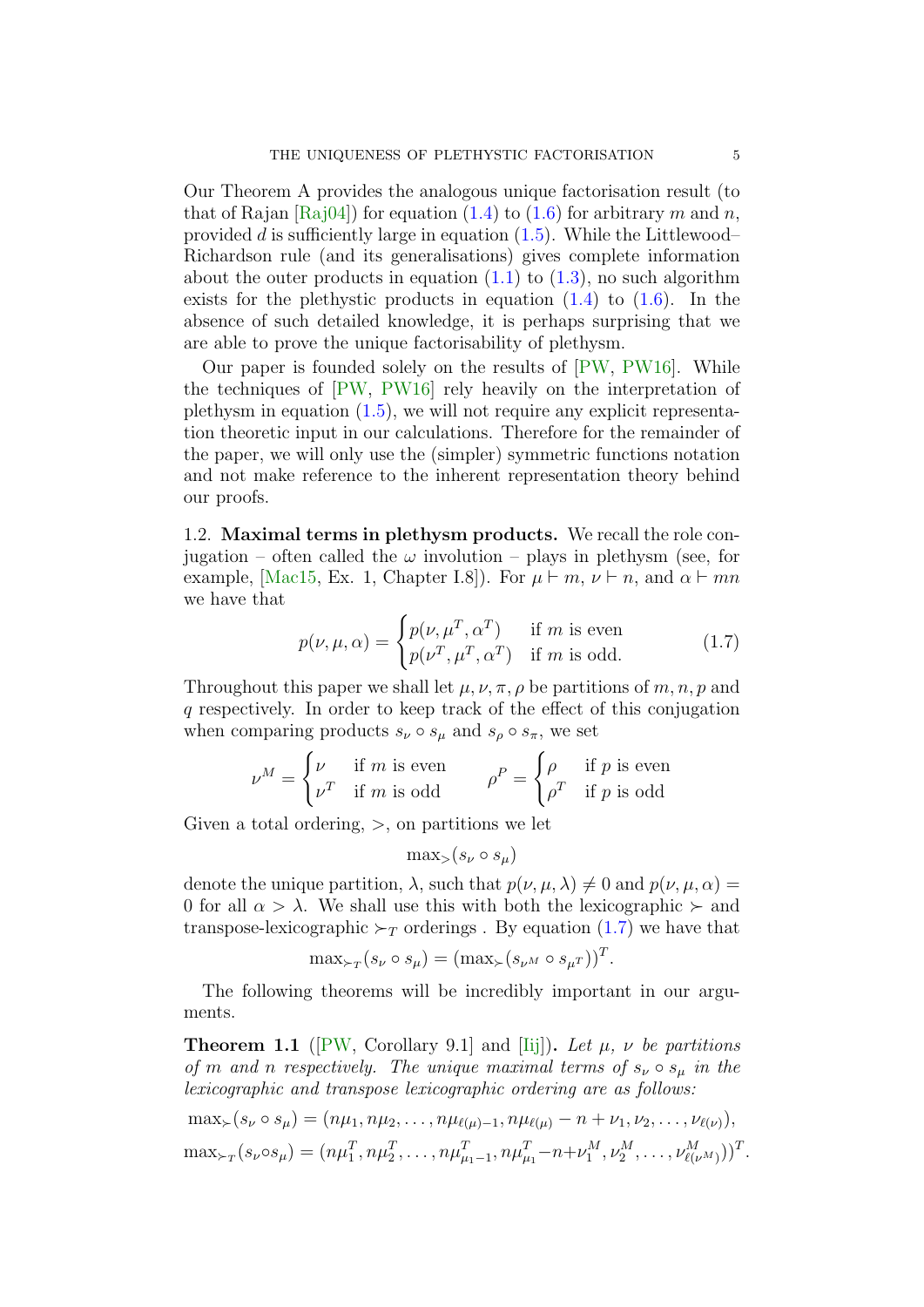

FIGURE 1. An example of a partition  $\max_{\succ}(s_{\nu} \circ s_{\mu})$  for  $\mu \vdash m$  and  $\nu \vdash n$  with  $\ell(\mu) = \ell$ .

Moreover, we have that

 $p(\nu, \mu, \max_{\succ}(s_{\nu} \circ s_{\mu})) = 1 = p(\nu, \mu, \max_{\succ_{T}}(s_{\nu} \circ s_{\mu})).$ 

**Example 1.2.** When  $\mu = (m)$ , Theorem 1.3 shows that  $\max_{\succ} (s_{\nu} \circ s_{(m)}) = (nm - n) + \nu, \quad \max_{\succ_T} (s_{\nu} \circ s_{(m)}) = ((n^{m-1}) \sqcup \nu^M)^T.$ 



FIGURE 2. An example of a partition  $\max_{\succ_T} (s_\nu \circ s_\mu)$  for  $\mu \vdash m$  and  $\nu \vdash n$  with  $w(\mu) = k$ .

Sometimes we shall use the dominance ordering  $\triangleright$  to compare the summands of  $s_{\nu} \circ s_{\mu}$ , and then there will, in general, be many (incomparable) maximal partitions. To understand these summands, we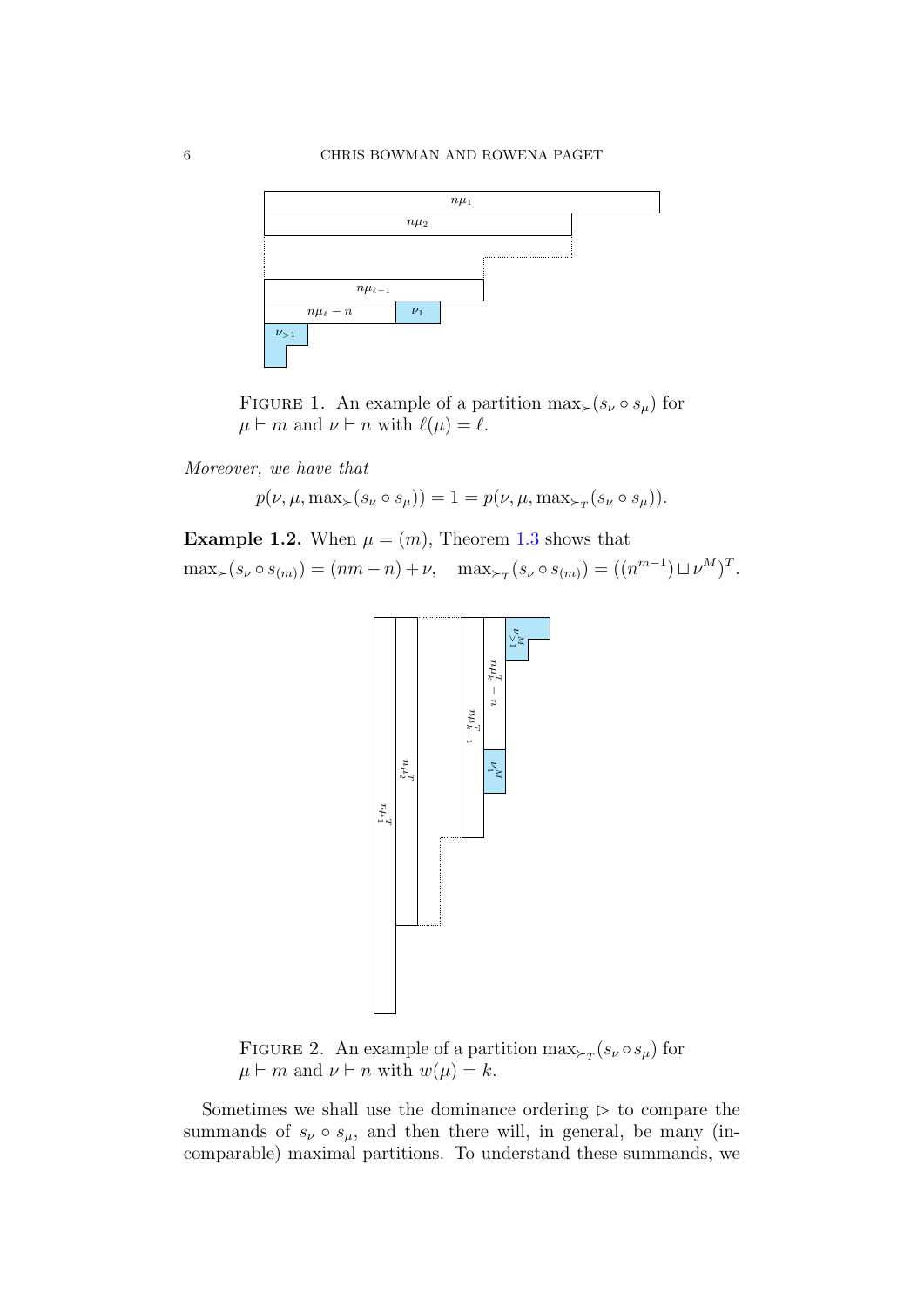require some further definitions. We place a lexicographic ordering, ≺, on the set of semistandard Young tableaux as follows. Let  $S \neq T$  be semistandard  $\mu$ -tableaux, and consider the leftmost column in which S and T differ. We write  $S$   $\prec$  T if the greatest entry not appearing in both columns lies in T. Following [dBPW, Definition 1.4], we define a plethystic tableau of shape  $\mu^{\nu}$  and weight  $\alpha$  to be a map

$$
\mathsf{T}:[\nu]\to\mathop{\mathrm{SStd}}\nolimits_{\mathbb N}(\mu)
$$

such that the total number of occurrences of  $k$  in the tableau entries of T is  $\alpha_k$  for each k. We say that such a tableau is semistandard if  $\mathsf{T}(r, c-1) \preceq \mathsf{T}(r, c)$  and  $\mathsf{T}(r-1, c) \prec \mathsf{T}(r, c)$  for all  $(r, c) \in [\nu]$ . We denote the set of all plethystic tableaux of shape  $\mu^{\nu}$  and weight  $\alpha$  by by  $PStd(\mu^{\nu}, \alpha)$ .





Figure 3. Two plethystic semistandard tableaux of shape  $(2, 1)^{(3,2)}$ . The former has weight  $(9, 2, 3, 1)$  and the latter has weight  $(9, 5, 1)$ . The latter is maximal in the dominance ordering; the former is not.

**Theorem 1.3** ([dBPW, Theorem 1.5]). The maximal partitions  $\alpha$  in the dominance order such that  $s_{\alpha}$  is a constituent of  $s_{\nu} \circ s_{\mu}$  are precisely the maximal weights of the plethystic semistandard tableaux of shape  $\mu^{\nu}$ . Moreover if  $\alpha$  is such a maximal partition then  $p(\nu,\mu,\alpha)$  is equal to  $|PStd(\mu^{\nu}, \alpha)|$ .

Finally, we recall the one known case in which every term in a plethystic product is both maximal and minimal in the dominance ordering. Given  $\alpha$  a partition of n with distinct parts, we let  $2[\alpha]$  denote the unique partition of  $2n$  whose leading diagonal hook-lengths are  $2\alpha_1, \ldots, 2\alpha_{\ell(\alpha)}$  and whose  $i^{\text{th}}$  row has length  $\alpha_i + i$  for  $1 \leq i \leq \ell(\alpha)$ . (An example follows.) We have the decomposition

$$
s_{(1^n)} \circ s_{(2)} = \sum_{\alpha} s_{2[\alpha]}, \tag{1.8}
$$

where the sum is over all partitions  $\alpha$  of n into distinct parts. This decomposition is given in [PW16, Corollary 8.6] and [Mac15, I. 8, Exercise  $6(d)$ . We observe that for  $n > 2$  this product is never homogeneous (for example  $\alpha = (n)$  and  $\alpha = (n-1,1)$  both label summands).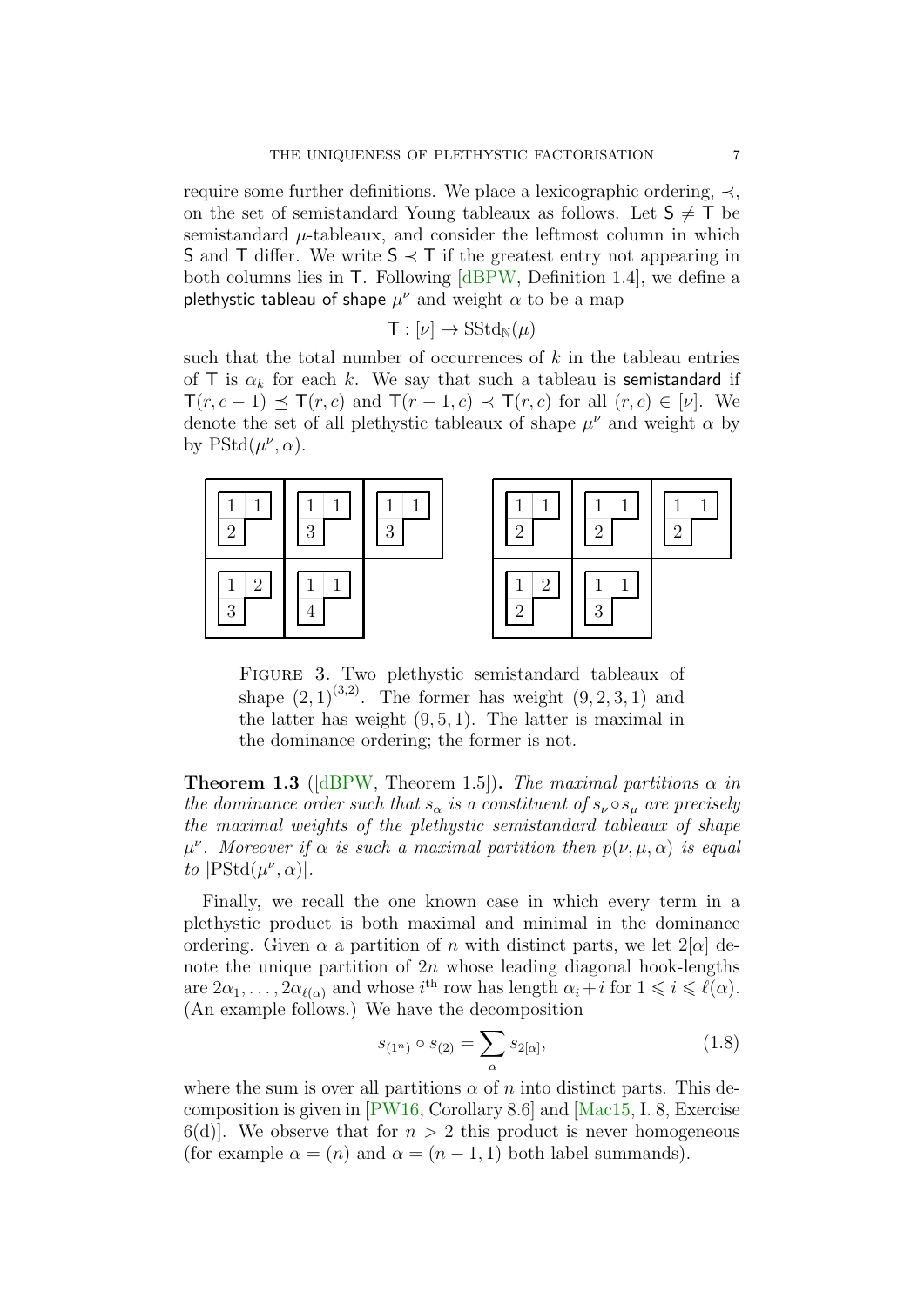**Example 1.4.** For  $n = 5$  the decomposition obtained is

 $s_{(1^5)} \circ s_{(2)} = s_{2[(3,2)]} + s_{2[(4,1)]} + s_{2[(5)]} = s_{(4^2,2)} + s_{(5,3,1^2)} + s_{(6,1^4)}.$ 

We picture these partitions (and the manner in which they are formed) in Figure 4 below. We remark that

 $s_{(1^5)} \circ s_{(1^2)} = s_{(4^2,2)^T} + s_{(5,3,1^2)^T} + s_{(6,1^4)^T} = s_{(3^2,2^2)} + s_{(4,2^2,1^2)} + s_{(5,1^5)}$ by equation (1.7) simply because  $m = 2$  is even.



FIGURE 4. The partitions  $2[(3, 2)]$ ,  $2[(4, 1)]$  and  $2[(5)]$ respectively.

#### 2. Decomposability and homogeneity of plethysm

In this section, we prove Theorem B of the introduction: namely we classify all decomposable/homogeneous plethystic products of Schur functions. This also serves to remove the homogeneous products from consideration in the proof of Theorem A.

**Theorem 2.1.** Let  $\mu, \nu$  be partitions of m and n, respectively. The product  $s_{\nu} \circ s_{\mu}$  is decomposable and inhomogeneous except in the following cases:

$$
s_{(1^2)} \circ s_{(1^2)} = s_{(2,1^2)}, \quad s_{(1^2)} \circ s_{(2)} = s_{(3,1)}, \quad s_{\nu} \circ s_{(1)} = s_{\nu}, \quad s_{(1)} \circ s_{\mu} = s_{\mu}.
$$

Proof. That the listed products are homogeneous is obvious. We assume that  $m, n \neq 1$  and

$$
\max_{\succ} (s_{\nu} \circ s_{\mu}) = \max_{\succ_T} (s_{\nu} \circ s_{\mu}). \tag{2.1}
$$

We shall show that this implies that  $\nu = (1^2)$  and  $\mu \vdash 2$ . We first assume that  $\mu$  is non-linear, that is  $\mu$  is neither  $(m)$  nor  $(1^m)$ . We set  $k = \ell(\mu)$ . We draw a horizontal line across the Young diagrams of  $\max_{\succ} (s_{\nu} \circ s_{\mu})$  and  $(\max_{\succ} (s_{\nu^M} \circ s_{\mu^T}))^T$  so that the partitions below each of these lines each have strictly fewer than  $n$  nodes in total and are maximal with respect to this property. For  $\max_{s}(s_{\nu} \circ s_{\mu})$ , this line is drawn between the  $k^{\text{th}}$  and  $(k+1)^{\text{th}}$  rows (even though the  $(k+1)^{\text{th}}$ row might be zero). For  $(\max_{\succ} (s_{\nu^M} \circ s_{\mu^T}))^T$ , this line is drawn at some point after the  $(n(k-1)+1)$ <sup>th</sup> row. Since  $k < n(k-1)+1$  for  $n > 1$ , we see that  $\max_{s}(s_{\nu} \circ s_{\nu}) \neq (\max_{s} (s_{\nu^{M}} \circ s_{\nu^{T}}))^T$  as required.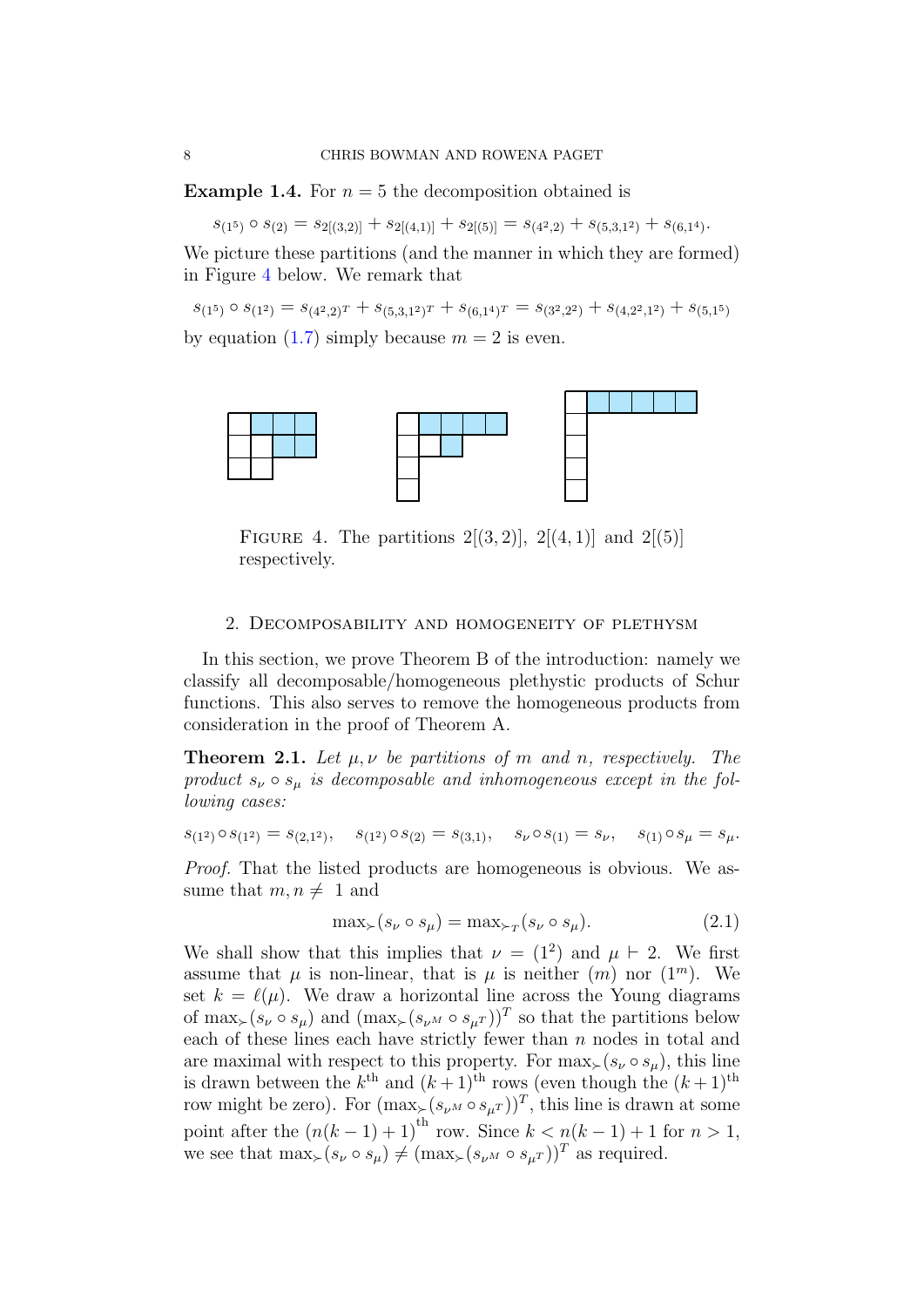It remains to consider the case that  $\mu$  is linear and we assume (by conjugating if necessary) that  $\mu = (m)$ . Then, as we saw in Example 1.2,

 $\max_{\succ}(s_{\nu} \circ s_{(m)}) = (mn-n)+\nu, \quad (\max_{\succ}(s_{\nu} \circ s_{(1^m)}))^T = ((m-1)^n) + (\nu^M)^T.$ 

Therefore row n of  $\max_{\succ}(s_{\nu} \circ s_{(m)})$  has length  $\nu_n$  which is at most 1, and row n of  $(\max_{\succ}(s_{\nu^M} \circ s_{(1^m)}))^T$  has length at least  $m-1$ . Since we are considering only  $m \ge 2$ , we conclude that  $m = 2$  and  $\nu_n = 1$ , that is  $\nu = (1^n)$ . From the closed formula for the decomposition of  $s_{(1^n)}$  $s_{(2)}$  in equation (1.8), and the resulting decomposition of its plethystic conjugate  $s_{(1^n)} \circ s_{(1^2)}$ , we observe that the product is homogeneous if and only if  $n = 1, 2$ .

**Corollary 2.2.** If  $s_{\nu} \circ s_{(1)} = s_{\rho} \circ s_{\pi}$  or  $s_{(1)} \circ s_{\mu} = s_{\rho} \circ s_{\pi}$  then either:  $\rho = (1^2)$  and  $\pi$  is a partition of 2; or at least one of  $\rho$  or  $\pi$  has size 1.

Therefore in the remainder of the paper, we can and will assume that none of the indexing partitions in our plethystic products are equal to  $(1) \vdash 1.$ 

#### 3. Unique factorisation of plethysm

A quick scan of the diagrams in Figure 2 tells us that the maximal terms in the product under the lexicographic and transpose-lexicographic orderings encode a great deal of information concerning the multiplicands of the product. We might even think that these maximal terms are enough to uniquely determine the multiplicands. In fact, this is not the case (as the following example shows).

Example 3.1. Consider the plethysm products

 $s_{(3^3,2,1)} \circ s_{(1^2)}$  and  $s_{(2,1)} \circ s_{(4,1^4)}$ .

Both have the same maximal terms in the lexicographic and transposelexicographic orderings, namely those labelled by  $(12, 3^3, 2, 1)$  and  $(15, 3^2, 2, 1)^T$ . Figures 5 and 6 depict how these two partitions can be seen to be maximal in the lexicographic and transpose-lexicographic orderings using Theorem 1.1.



FIGURE 5. Writing  $(12, 3^3, 2, 1)$  as  $\max_{\succ} (s_{(3^3,2,1)} \circ s_{(1^2)})$ and max $\succ (s_{(2,1)} \circ s_{(4,14)}).$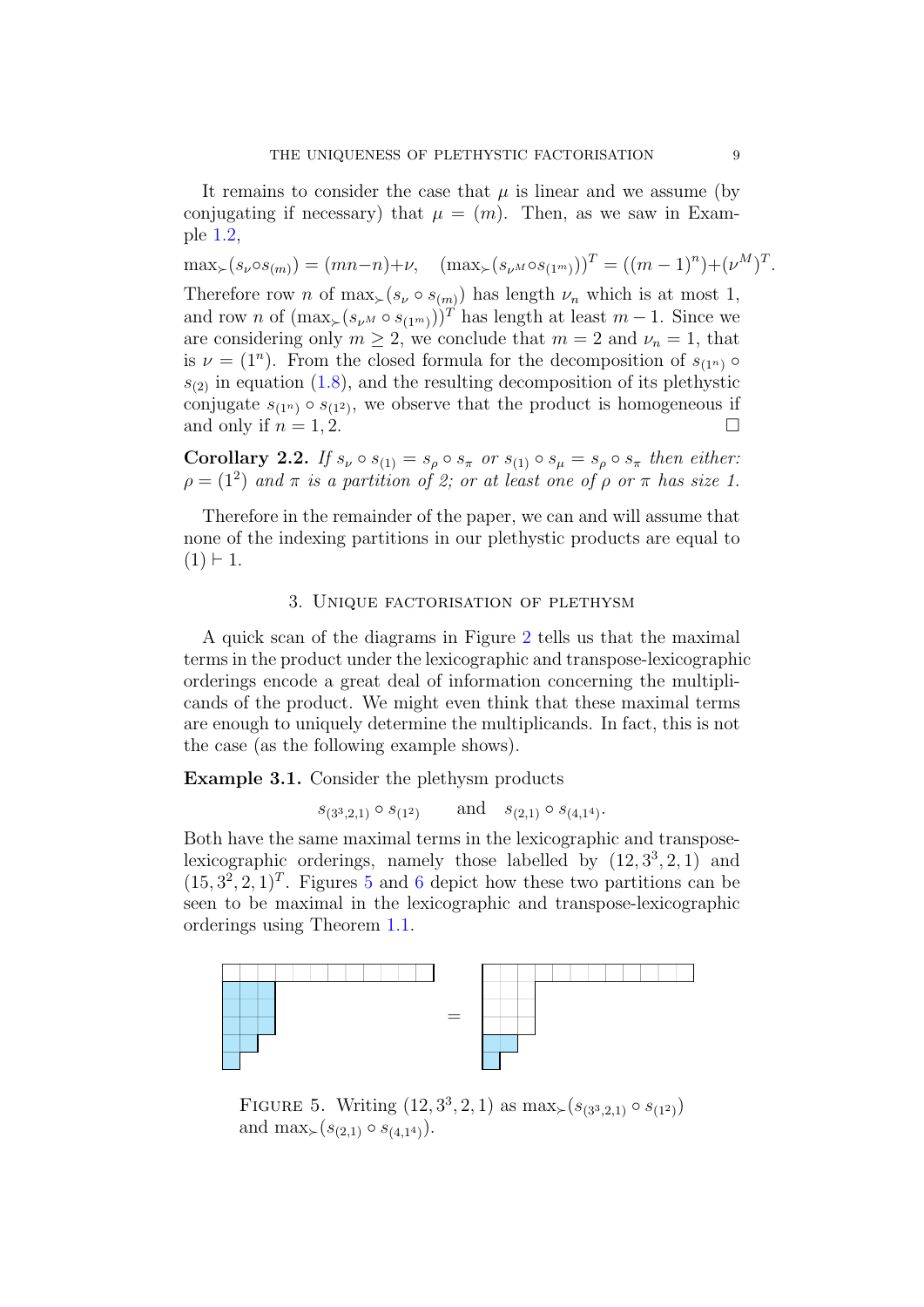

FIGURE 6. Writing  $(15, 3^2, 2, 1)$  as max $\succ (s_{(3^3,2,1)} \circ s_{(2)})$ and  $\max_{\succ} (s_{(2,1)} \circ s_{(5,1^3)}).$ 

This puts a scupper on our plans to determine uniqueness solely using maximal terms in the lexicographic and transpose-lexicographic orderings. Now, we notice that the plethysm products  $s_{(3^3,2,1)} \circ s_{(1^2)}$ and  $s_{(2,1)} \circ s_{(4,1^4)}$  can still be distinguished by looking at the maximal terms for both products in the dominance ordering. For example,  $(11, 4, 4, 3, 2)$  labels a maximal term that appears in  $s_{(3^3,2,1)} \circ s_{(1^2)}$  but it is not a maximal term in  $s_{(2,1)} \circ s_{(4,1^4)}$ . Similarly,  $(11, 4, 3, 3, 3)$  labels a maximal term in  $s_{(2,1)} \circ s_{(4,1^4)}$ , but not a maximal term in  $s_{(3^3,2,1)} \circ s_{(1^2)}$ .

Our method of proof will proceed to distinguish plethysm products by first using maximal terms in the lexicographic ordering and only when necessary considering the broader family of terms which are maximal in the dominance ordering.

We first consider the case where  $\mu$  consists of a single row, this serves as a warm-up to the general case.

**Theorem 3.2.** Let  $\mu$ ,  $\nu$ ,  $\pi$ ,  $\rho$  be partitions of  $m$ ,  $n$ ,  $p$ ,  $q > 1$  respectively. We suppose that  $\mu = (m)$ . If

 $s_{\nu} \circ s_{\mu} = s_{\rho} \circ s_{\pi}$ 

then either  $\nu = \rho$  and  $\mu = \pi$  or we are in the exceptional case

$$
s_{(2,1^2)} \circ s_{(2)} = s_{(1^2)} \circ s_{(3,1)}.
$$

*Proof.* From the set-up, we know  $mn = pq$ . We set  $\ell(\pi) = c + 1$  for some  $c \geq 0$ . By assumption, we have that

$$
\max_{\succ} (s_{\nu} \circ s_{(m)}) = \max_{\succ} (s_{\rho} \circ s_{\pi}) \tag{3.1}
$$

$$
\max_{\succ} (s_{\nu^M} \circ s_{(1^m)}) = \max_{\succ} (s_{\rho^P} \circ s_{\pi^T}). \tag{3.2}
$$

As a warm-up, we first consider the case where  $\pi$  is linear. If  $\mu = (m)$ and  $\pi = (p)$  then (see Example 1.2) equation (3.2) says that  $(n^{m-1}) \sqcup$  $(\nu^M) = (q^{p-1}) \sqcup (\rho^P)$ . By comparing widths we deduce that  $q = n$ . This implies  $m = p$  and then  $\nu = \rho$ . Now, suppose that  $\mu = (m)$  and  $\pi = (1^p)$ . Then  $\max_{\succ}(s_\nu \circ s_{(m)}) = (nm - n) + \nu$  which, as  $m \geq 2$  and  $\nu$  has size n, has final column of length 1. For equation (3.1) to hold, the same has to be true of  $\max_{\succ}(s_\rho \circ s_{(1^p)}) = (q^{p-1}) \sqcup \rho$ ; this implies  $p = 2$ . Similarly, comparing the final columns of max $_{\succ}(s_{\nu^M} \circ s_{(1^m)}) =$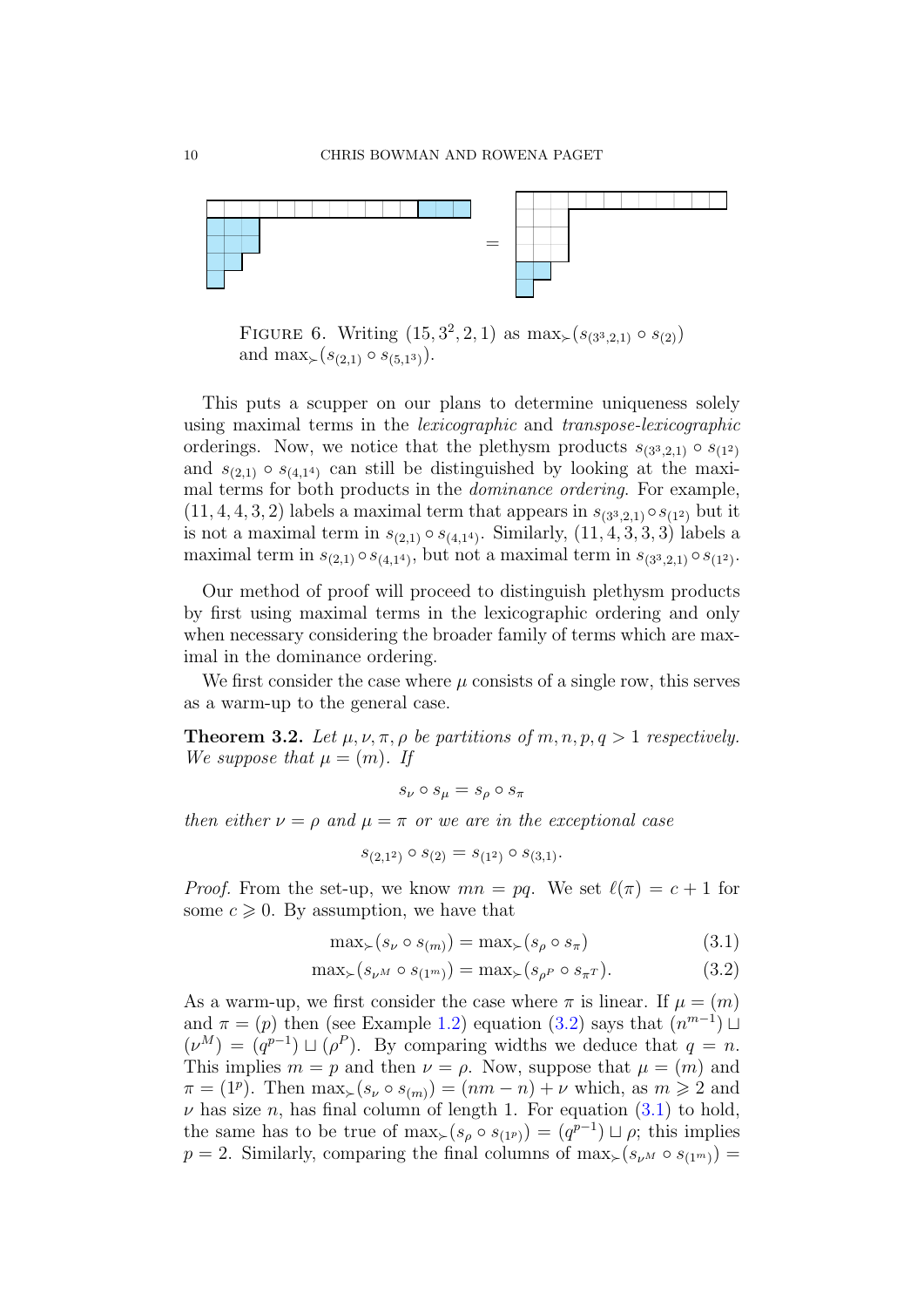$(n^{m-1}) \sqcup \nu^M$  and  $\max_{\succ}(s_{\rho^P} \circ s_{(p)}) = (qp - q) + \rho^P$  also shows that  $m = 2$ . Hence  $n = q$  and we obtain a contradiction from comparing the widths of  $(n) \sqcup \nu^M$  and  $(q) + \rho^M$ .

We now assume that  $\pi$  is non-linear so  $\pi_1 > 1$  and  $c > 0$ . By equation (3.2),

$$
(n^{m-1}) \sqcup \nu^M = (q\pi_1^T, q\pi_2^T, \dots, q\pi_{\pi_1 - 1}^T, q\pi_{\pi_1}^T - q + \rho_1^M, \rho_2^M, \dots).
$$
 (3.3)

Since  $m \geqslant 2$  and  $\pi_1 > 1$ , it follows that  $n = q\pi_1^T = q(c+1)$  and, as  $mn = pq$ ,  $p = (1+c)m$ . If  $\nu^M = (n)$  then the left hand side of equation (3.3) is  $(n^m)$ . Since  $q < n$ , equation (3.3) shows that  $\rho^P = (q)$ and that  $\pi = (m^{c+1})$ . This implies that  $\max_{\succ} (s_{\nu} \circ s_{(m)})$  is a hook partition whereas  $\max_{s}(s_p \circ s_{(me^{t+1})})$  has second row of width at least  $q(m-1) > 1$ , a contradiction. Therefore we can assume that  $\nu^M \neq (n)$ . Then equation (3.3) implies that the first  $m-1$  rows of  $\pi^T$  are all equal to  $n/q = c + 1$  and therefore  $\pi = ((m - 1)^{c+1}) + \pi'$  for some  $\pi' \vdash c + 1$ . In particular,  $\pi_1 - \pi_2 \leqslant c + 1$ . We now consider equation (3.1): the difference between the first and second rows of  $\max_{\succ} (s_{\nu} \circ s_{\mu})$  is

$$
((m-1)n+\nu_1)-\nu_2
$$

whereas the difference between the first and second rows of  $\max_{\geq} (s_o \circ$  $s_{\pi}$ ) is less than  $q \times (\pi_1 - \pi_2 + 1) \leq n + q$ . Therefore the necessary inequality

$$
(m-1)n + \nu_1 - \nu_2 < n + q < 2n
$$

implies that  $m = 2$ . For the remainder of the proof,  $\mu = (2)$  and  $\pi = (1^{c+1}) + \pi' \vdash 2(c+1)$ , and therefore  $\rho^P = \rho$  and  $\nu^M = \nu$ .

We first consider the case  $c > 1$ . Here we have that  $\ell(\pi) = c + 1 > 2$ and so the difference between the first and second rows of  $\max_{s}(s_o \circ s_{\pi})$ is  $q \times (\pi_1 - \pi_2) = q(\pi'_1 - \pi'_2) \le q(1 + c) = n$ . On the other hand, for  $\max_{s}(s_{\nu} \circ s_{(m)}) = (n) + \nu$ , the difference is at least n. For equality, we require  $\pi' = (c+1)$ , that is  $\pi = (c+2, 1^c)$ . Then equation (3.1) becomes  $(n) + \nu = (q(c+1) + q, q^{c-1}) \sqcup \rho$  and we find  $\nu = (q^c) \sqcup \rho$ .

We now employ the dominance ordering to examine the case

$$
\pi = (c+2, 1^c) \qquad \nu = (q^c) \sqcup \rho.
$$

A necessary condition for  $PStd((c+2, 1^c)^{\rho}, \alpha) \neq \emptyset$  is that  $\alpha_1 + \alpha_2 \leq$  $q(c+3)$ . To see this, simply note that if  $S \in \text{PStd}((c+2, 1^c)^{\rho}, \alpha)$ , then

$$
\mathsf{S}: [\rho] \to \mathrm{SStd}_{\mathbb{N}}((c+2, 1^c))
$$

and the maximum number of entries equal to 1 or 2 in a semistandard Young tableaux of shape  $(c+2, 1^c)$  is equal to  $(c+2)+1 = c+3$ (the sum of the lengths of the first and second rows of  $(c+2, 1<sup>c</sup>)$ ). Thus  $p(\rho, (c+2, 1^c), \alpha) = 0$  for any  $\alpha$  such that  $\alpha_1 + \alpha_2 > q(c+3)$ by Theorem 1.3. We shall now construct a plethystic tableau  $S \in$  $\text{PStd}((2)^{(q^c)\sqcup\rho}, \beta)$  with  $\beta_1 + \beta_2 > q(c+3)$ . This tableau will either be of maximal possible weight or there exists another plethystic tableau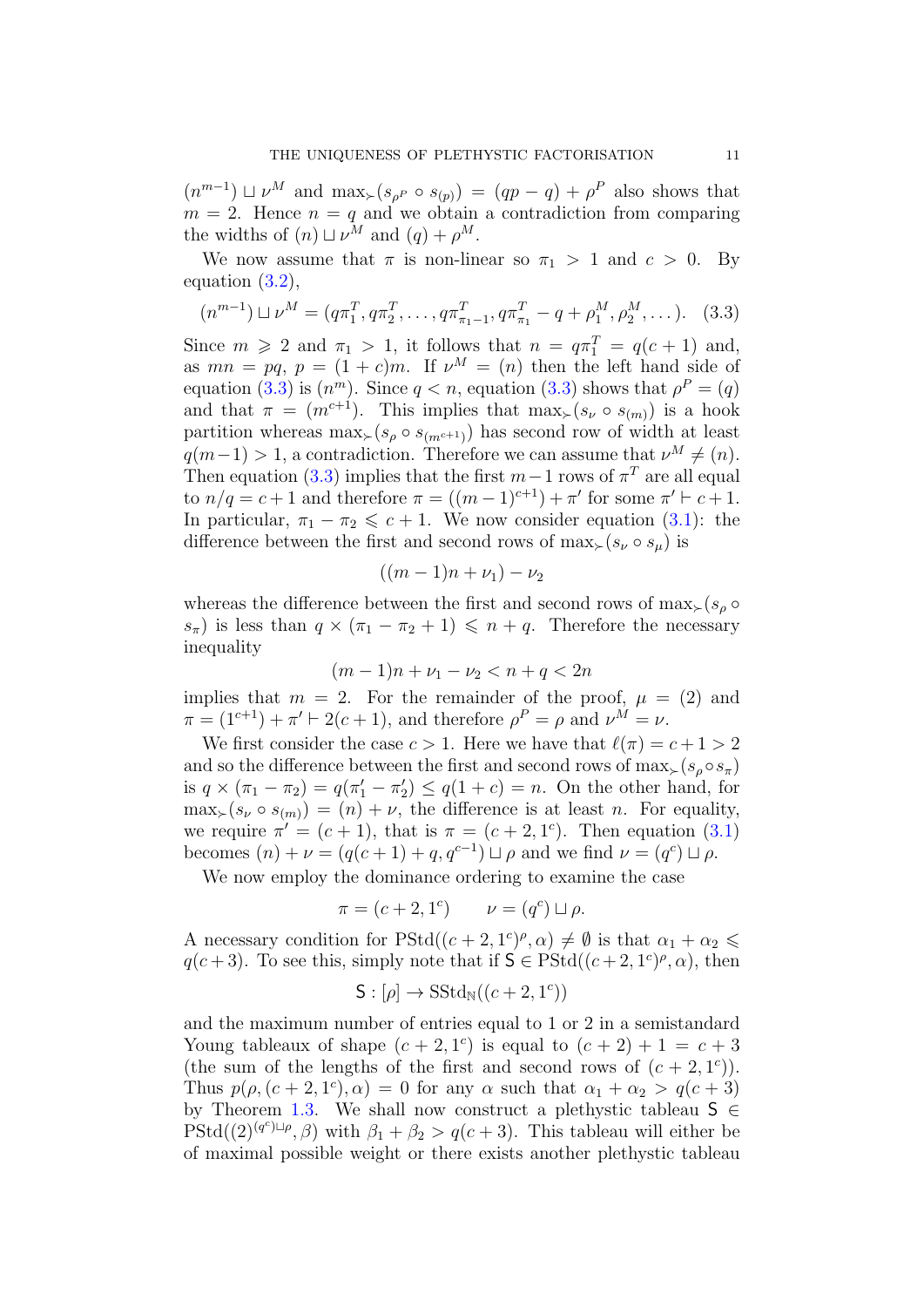of the same shape but of weight  $\beta' \triangleright \beta$ ; in either case, for a partition for  $\gamma \in \{\beta, \beta'\}, 0 \neq p((q^c) \sqcup \rho, (2), \gamma)$  whereas  $p(\rho, (c+2, 1^c), \gamma) = 0$ (by Theorem 1.3), providing us with the necessary contradiction. Let  $\mathsf{T} \in \mathrm{PStd}((2)^{(q^c) \sqcup \rho}, \beta)$  be the plethystic tableau such that

$$
\mathsf{T}(a, b) = \begin{cases} \boxed{2 \mid 2} & \text{if } (a, b) \text{ is the lowest removable node of } (q^c) \sqcup \rho \\ \boxed{1 \mid a} & \text{otherwise.} \end{cases}
$$

This tableau is semistandard and has weight  $\beta$  with  $\beta_1 = q(c+2) - 1$ and  $\beta_2 = q + 2$ , and so  $\beta_1 + \beta_2 = q(c+3) + 1$  as required.

Finally, we consider the case  $c = 1$ . Here  $\mu = (2)$  and  $\pi \vdash 2(c+1) = 4$ is either  $(3, 1)$  or  $(2, 2)$ . In the  $(2<sup>2</sup>)$  case, comparing the widths of the partition on the left and right of equation (3.1) we see that  $\nu_1 = 0$ , a contradiction. In the  $(3,1)$  case, comparison of maximal terms again reveals that  $\nu = (q) \sqcup \rho$ . Now

$$
s_{\rho} \circ s_{(3,1)} = s_{\rho} \circ (s_{(1^2)} \circ s_{(2)}) = (s_{\rho} \circ s_{(1^2)}) \circ s_{(2)}.
$$

We observe that  $\max_{\succ}(s_\rho \circ s_{(1^2)}) = (q) \sqcup \rho$ , but  $s_\rho \circ s_{(1^2)}$  is decomposable unless  $\rho = (1^2)$  by Theorem 2.1. For  $\rho \neq (1^2)$ , we deduce that  $s_{(q)\sqcup\rho} \circ s_{(2)}$ is properly contained in  $s_\rho \circ s_{(3,1)}$ . Thus we have  $q=2, \rho=(1^2)$  and  $\nu = (2, 1^2)$ , as required.

We may conjugate (applying equation (1.7)) to complete the case where  $\mu$  is linear.

Corollary 3.3. Let  $\mu$ ,  $\nu$ ,  $\pi$ ,  $\rho$  be partitions of m, n,  $p$ ,  $q > 1$  respectively. We suppose that  $\mu = (1^m)$ . If

$$
s_{\nu} \circ s_{\mu} = s_{\rho} \circ s_{\pi}
$$

then either  $\nu = \rho$  and  $\mu = \pi$  or we are in the exceptional case

$$
s_{(2,1^2)} \circ s_{(1^2)} = s_{(1^2)} \circ s_{(2,1^2)}.
$$

Let  $\mu, \nu, \pi, \rho$  be arbitrary partitions of  $m, n, p, q > 1$  respectively. We now consider what the condition

$$
\max_{\succ} (s_{\nu} \circ s_{\mu}) = \max_{\succ} (s_{\rho} \circ s_{\pi}) \tag{3.4}
$$

tells us about this quadruple of partitions. We first suppose that  $\ell(\mu) =$  $\ell(\pi) = k$ . This implies that  $\ell(\nu) = \ell(\rho) = \ell$ , say. Furthermore,

$$
(n\mu_1, n\mu_2, \dots, n\mu_{k-1}, n\mu_k - n + \nu_1, \nu_2, \dots, \nu_\ell)
$$
  
=  $(q\pi_1, q\pi_2, \dots, q\pi_{k-1}, q\pi_k - q + \rho_1, \rho_2, \dots, \rho_\ell).$  (3.5)

We set  $d = \gcd(n, q)$ ,  $e = \gcd(m, p)$  and set  $n = n'd$ ,  $q = q'd$ ,  $m =$  $m'e$ ,  $p = p'e$ . Since  $mn = pq$ , we note that  $m'n'ed = p'q'ed$  and so  $m'n' = p'q'.$  Since m' and p' are coprime, as are n' and q', it follows that  $m' = q'$  and  $p' = n'$ . Thus

$$
m = q'e \quad n = n'd \quad q = q'd \quad p = n'e.
$$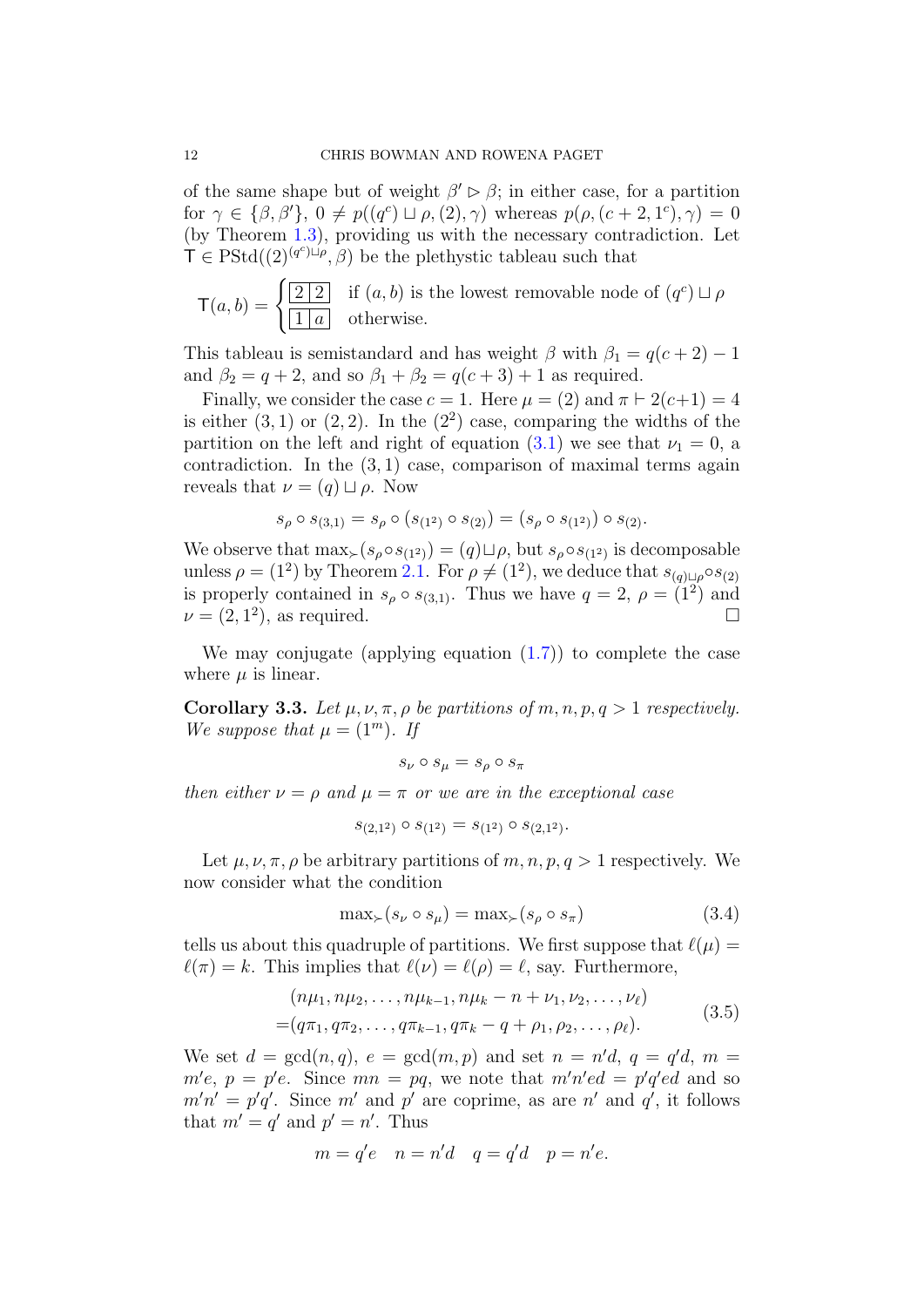From equation (3.5), we observe that  $n\mu_i = \pi_i q$  implies  $n'\mu_i = q'\pi_i$ , and so we can set  $\alpha_i := \frac{\mu_i}{q'}$  $\frac{\mu_i}{q'} = \frac{\pi_i}{n'} \in \mathbb{N}$  for all  $1 \leq i \leq k - 1$ . Now,  $\mu \vdash m = q'e$  and so the final row length satisfies

$$
\mu_k = q'e - \sum_{i=1}^{k-1} q'\alpha_i = q' \underbrace{\left(e - \sum_{i=1}^{k-1} \alpha_i\right)}_{\alpha_k}.
$$

We have a partition  $(\alpha_1, \ldots, \alpha_k) \vdash e$  with  $q' \alpha = \mu$ , and, in a similar fashion, we deduce that  $n'\alpha = \pi$ . Without loss of generality, we now assume that  $n \geqslant q$ . We plug in our equalities  $\pi = n' \alpha$  and  $\mu = q' \alpha$ back into equation (3.5) and to show that

$$
\rho_i = \nu_i
$$
 for  $i \ge 2$  and  $\nu_1 = (n - q) + \rho_1$ .

We immediately obtain the following corollary.

**Corollary 3.4.** Let  $\mu$ ,  $\nu$ ,  $\pi$ ,  $\rho$  be partitions of m, n, p,  $q > 1$ , respectively. We suppose that  $\ell(\pi) = \ell(\mu)$ . If

$$
s_{\nu} \circ s_{\mu} = s_{\rho} \circ s_{\pi}
$$

then  $\nu = \rho$  and  $\mu = \pi$ .

Proof. By the discussion above, we know that we are dealing with a quadruple

$$
\mu = q'\alpha
$$
,  $\nu = \rho + (n - q)$ ,  $\pi = n'\alpha$ ,  $\rho$ .

Comparing the widths of the partitions on the left and right of

$$
\max_{\succ} (s_{\nu^M} \circ s_{\mu^T}) = \max_{\succ} (s_{\rho^P} \circ s_{\pi^T})
$$

we deduce that  $\ell(\mu)n = \ell(\pi)q$ . Thus  $n = q$ ,  $\nu = \rho$ ,  $q' = n'$  and thus  $\mu = \pi$ , as required.

We now consider the case where the lengths of the partitions  $\mu$  and  $\pi$ (and hence  $\nu$  and  $\rho$ ) differ. We suppose (without loss of generality) that  $\ell(\mu) < \ell(\pi)$ . We set  $\ell(\mu) = k$  and  $\ell(\pi) = k + c$  for some  $c \geq 1$ . Thus  $\ell(\rho) + c = \ell(\nu) = \ell$ , say. Observe that  $\max_{\succ} (s_{\nu} \circ s_{\mu}) = \max_{\succ} (s_{\rho} \circ s_{\pi})$ if and only if the partitions

 $(n\mu_1 \ldots n\mu_{k-1} n\mu_k - n + \nu_1 \nu_2 \ldots \nu_c \nu_{c+1} \nu_{c+2} \ldots \nu_{\ell})$  $(q\pi_1 \ldots q\pi_{k-1} \ldots q\pi_k \ldots q\pi_{k+1} \ldots q\pi_{k+c-1} q\pi_{k+c} - q + \rho_1 \rho_2 \ldots \rho_{\ell-c}).$ coincide. We deduce that

$$
\mu = q'(\alpha_1, \dots, \alpha_k), \qquad \pi = n'(\alpha_1, \dots, \alpha_{k-1}) \sqcup (\pi_k, \dots, \pi_{k+c}) \quad (3.6)
$$
  
for  $\alpha \vdash e, (\pi_k, \dots, \pi_{k+c}) \vdash n' \alpha_k$  and

$$
\nu = (q\pi_k - n(q'\alpha_k - 1)) \sqcup q(\pi_{k+1}, \ldots, \pi_{k+c-1})
$$

$$
\mu_k - 1) = q(n_{k+1}, \dots, n_{k+c-1})
$$
  
\n
$$
\Box (q(\pi_{k+c} - 1) + \rho_1) \Box (\rho_2, \rho_3, \dots \rho_{\ell-c})
$$
 (3.7)

and, in order for  $\nu$  to be a partition, we need

$$
q\pi_k - n(q'\alpha_k - 1) \geqslant q\pi_{k+1}
$$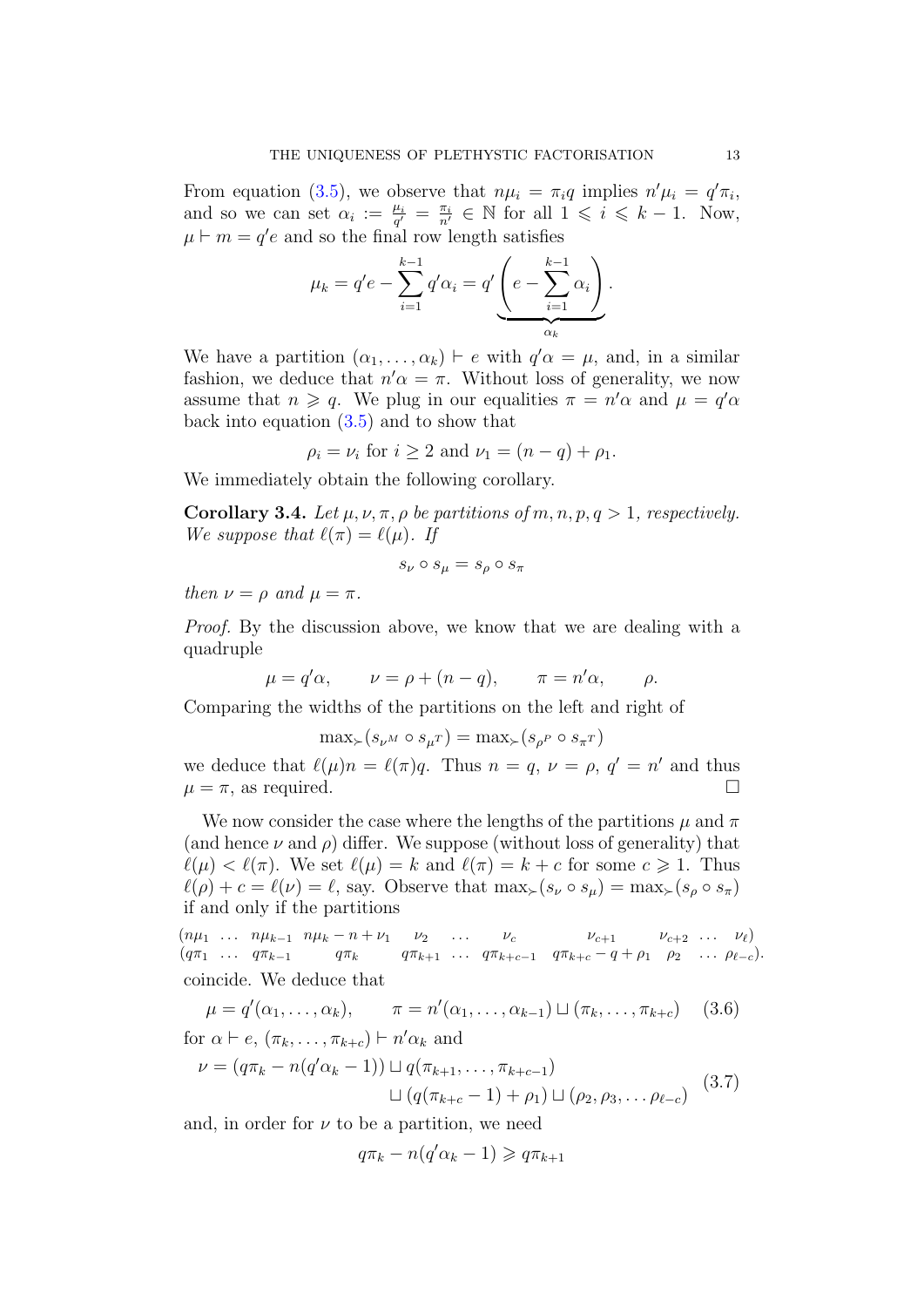which, rearranging, gives

$$
q(\pi_k - \pi_{k+1}) \geqslant n(\mu_k - 1).
$$

We are now ready to complete our proof of Theorem A.

**Theorem 3.5.** Let  $\mu$ ,  $\nu$ ,  $\pi$ ,  $\rho$  be partitions of  $m$ ,  $n$ ,  $p$ ,  $q > 1$ , respectively. We suppose that both  $\mu$  and  $\pi$  are non-linear and  $\ell(\pi) > \ell(\mu)$ . If

$$
s_{\nu} \circ s_{\mu} = s_{\rho} \circ s_{\pi}
$$

then  $\nu = \rho$  and  $\mu = \pi$ .

*Proof.* We set  $\ell(\mu) = k \geq 2$  and  $\ell(\pi) = k+c$  for  $c \geq 1$ . We first see what can be deduced from  $\max_{\succ}(s_{\nu} \circ s_{\mu}) = \max_{\succ}(s_{\rho} \circ s_{\pi})$ . Equations (3.6) and (3.7) hold. From these we deduce that  $|\rho| < |\nu|$  and so  $q = q'd$  $n'd = n$ , which implies  $q' < n'$ . From equation (3.6) this implies that  $\mu_1 = q' \alpha_1 < n' \alpha_1 = \pi_1$ ; in other words  $\ell(\mu^T) < \ell(\pi^T)$ .

We now see what can be deduced from  $\max_{s}(s_{\nu^M} \circ s_{\nu^T}) = \max_{s}(s_{\nu^P} \circ$  $s_{\pi^T}$ ). We have already concluded that  $\ell(\mu^T) < \ell(\pi^T)$ . Therefore applying equation (3.6) (but with the partitions  $\mu^T$ ,  $\nu^M$ ,  $\pi^T$  and  $\rho^P$ ) we deduce that

$$
\mu^T = q'(\beta_1, ..., \beta_{\mu_1}) \qquad \pi^T = n'(\beta_1, ..., \beta_{\mu_1 - 1}) \sqcup (\pi_{\mu_1}^T, ..., \pi_{\pi_1}^T) \quad (3.8)
$$

for some  $\beta \vdash e$  and  $(\pi_{\mu_1}^T, \ldots, \pi_{\pi_1}^T) \vdash n' \beta_{\mu_1}$ .

From equation (3.6) and (3.8) we deduce that  $\mu$  can be built from boxes of size  $q' \times q'$ . In other words,

$$
\mu = q'(\underbrace{\gamma_1, \gamma_1, \ldots, \gamma_1}_{q'}, \underbrace{\gamma_2, \gamma_2, \ldots, \gamma_2}_{q'}, \ldots).
$$

for some  $\gamma \vdash m/q'^2$ . Since  $\gamma$  might have repeated parts, we write  $\gamma$  in the form

$$
\gamma = (a_1^{b_1}, a_2^{b_2}, \dots, a_x^{b_x})
$$

where  $a_1 > a_2 > \cdots > a_x$ , so

$$
\gamma^T = ((b_1 + \dots + b_x)^{a_x}, (b_1 + \dots + b_{x-1})^{a_{x-1}-a_x}, \dots, b_1^{a_1-a_2}).
$$

Now, equation (3.6) reveals that

$$
\pi = (\underbrace{n'a_1, \dots, n'a_1}_{b_1q'}, \underbrace{n'a_2, \dots, n'a_2}_{b_2q'}, \dots, \underbrace{n'a_x, \dots, n'a_x}_{b_xq'-1}, \pi_k, \dots, \pi_{k+c})
$$
\n(3.9)

where  $(\pi_k, \ldots, \pi_{k+c}) \vdash n'a_x$  and, from equation (3.8),

$$
\pi^T = ((n'(b_1 + \dots + b_x))^{q' a_x}, (n'(b_1 + \dots + b_{x-1}))^{q'(a_x - a_{x-1})}, \dots, (n'b_1)^{q'(a_1 - a_2) - 1}) \sqcup (\pi^T_{\mu_1}, \dots, \pi^T_{\pi_1})
$$
\n(3.10)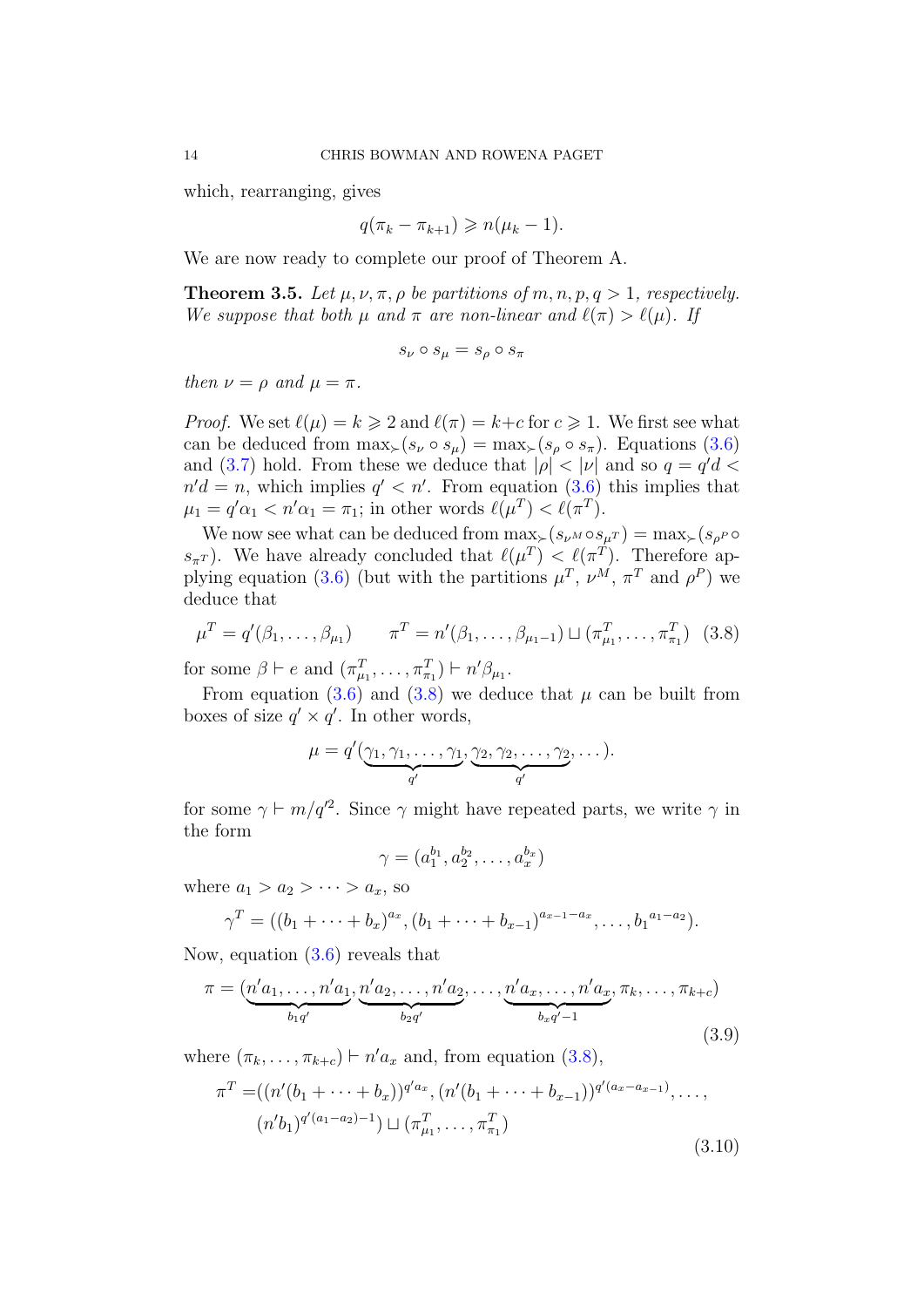where  $(\pi_{\mu_1}^T, \ldots, \pi_{\pi_1}^T) \vdash n'b_1$ . By looking at the first row of  $\pi^T$  we deduce that, provided  $x \neq 1$ , the last part of  $\pi$  is  $q' a_x$  and that it appears with multiplicity  $n'b_x$ . This implies that

$$
(\pi_k,\ldots,\pi_{k+c})=(\ldots,\underbrace{q'a_x,\ldots,q'a_x}_{n'b_x})\vdash n'a_x.
$$

But the sum over these final  $n'b_x$  rows is  $q'a_a \times n'b_x$  which implies  $q' = 1$  and  $b_x = 1$  and that

$$
(\pi_k,\ldots,\pi_{k+c})=\underbrace{(a_x,\ldots,a_x)}_{n'}\vdash n'a_x.
$$

Now we input this into equation (3.9) to deduce that

$$
\ell(\pi) = b_1 + \cdots + b_x - 1 + n'.
$$

On the other hand by equation  $(3.10)$  we know that

$$
\ell(\pi) = \pi_1^T = n'(b_1 + \cdots + b_x).
$$

Therefore

$$
n'(b_1 + \dots + b_x - 1) = b_1 + b_2 + \dots + b_x - 1
$$

and thus  $n' = 1$  or  $b_1 + b_2 + \cdots + b_x = 1$ . If  $n' = 1$  then  $n = q$ , contrary to our earlier observation that  $q < n$ . If  $b_1 + b_2 + \cdots + b_x = 1$ , then  $\ell(\gamma) = \ell(\alpha) = \ell(\mu) = 1$ , contrary to our assumption that  $\mu$  is non-linear.

Finally, it remains to consider the  $x = 1$  case. This is the case in which  $\gamma = (a^b)$  is a rectangle. Here we have that  $\mu = q'(a^{q'b})$ ,  $\mu^T =$  $q'(b^{q'a})$  and therefore both

$$
\pi = ((n'a)^{q'b-1}) \sqcup (\pi_k, \dots, \pi_{k+c}) \quad \text{for } (\pi_k, \dots, \pi_{k+c}) \vdash n'a \quad (3.11)
$$

$$
\pi = ((q' a - 1)^{n'b}) + (\pi_{\mu_1}^T, \dots, \pi_{\pi_1}^T)^T \text{ for } (\pi_{\mu_1}^T, \dots, \pi_{\pi_1}^T) \vdash n'b. \quad (3.12)
$$

Now, recall that  $q' < n'$ ; and so

$$
q'b - 1 < q'b < n'b
$$

and so the rectangle in equation (3.11) is at least 2 rows shorter than that in equation  $(3.12)$ . This implies that one such rectangle has zero area:  $q' = 1$  and either a or b equals 1, and so  $\mu$  is linear, a contradiction.

We have now classified all possible equalities between products  $s_{\nu} \circ$  $s_{\mu} = s_{\rho} \circ s_{\pi}$  where neither, one, or both of  $\pi$  and  $\mu$  are linear partitions. This completes the proof of Theorem A.